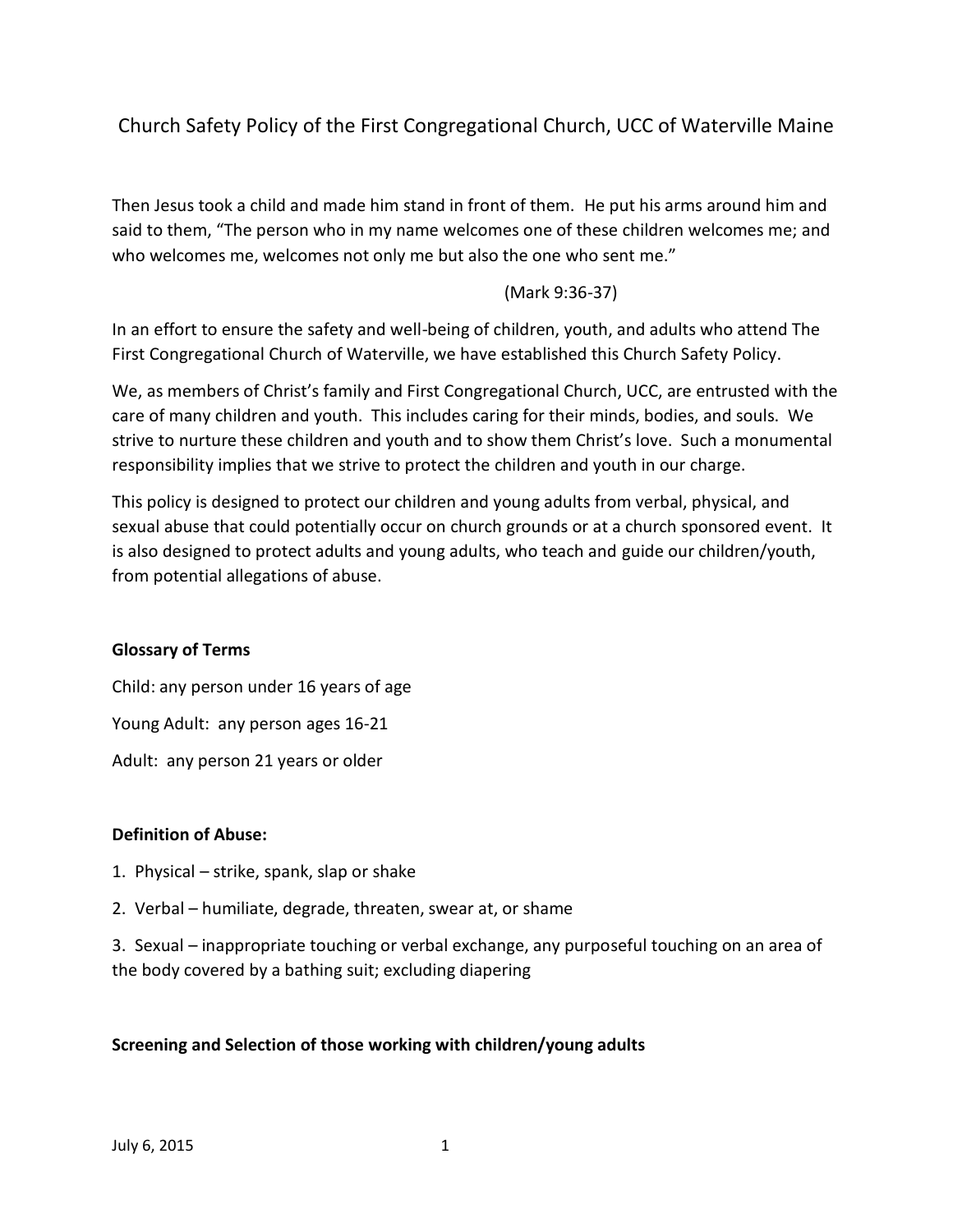1. Complete an application including work history, education, number of years as a resident of the Waterville and surrounding communities, and disclosure of criminal convictions.

2. Provide a minimum of 3 references which shall include both work related and personal.

3. Grant written permission to conduct a background check. This shall include a National Sex Offender registry search and County Criminal Records search for every county where the applicant has lived or worked, using all prior names and addresses of the applicant.

4. Basic Life Support certification is necessary.

- 5. Christian Education Committee and the minister will interview the applicant.
- 6. The Minister in conjunction with the church council shall give final approval.

### **Supervision of those working with children and young adults**

1. Prevention Strategies

A. For their safety and security, children/young adults will be supervised at all times. In formal activities such as Sunday school, youth fellowship, etc., there should be two persons present at all times. This can be two adults or 1 adult and 1 young adult. If it is not possible to have two persons present, the room must have a door with a window or the door left open at all times so the room is easily observed by another adult/young adult.

B. If a child/young adult is not involved in a formal church event such as coffee hour, pot luck, parents or an identified adult will be responsible for supervising their child/young adult.

C. Reasonable efforts will be made to ensure that children under 16 years of age will only be allowed to leave a church function with a parent or a person previously approved by the parent.

D. In a retreat/camp type setting, supervising adults should never be alone in a sleeping facility with a single child/young adult.

E. Adults will respect children's rights not to be touched in ways that make them feel uncomfortable and their right to say no.

F. Written parental permission/or registration shall be obtained before a child/young adult participates in any formal activity.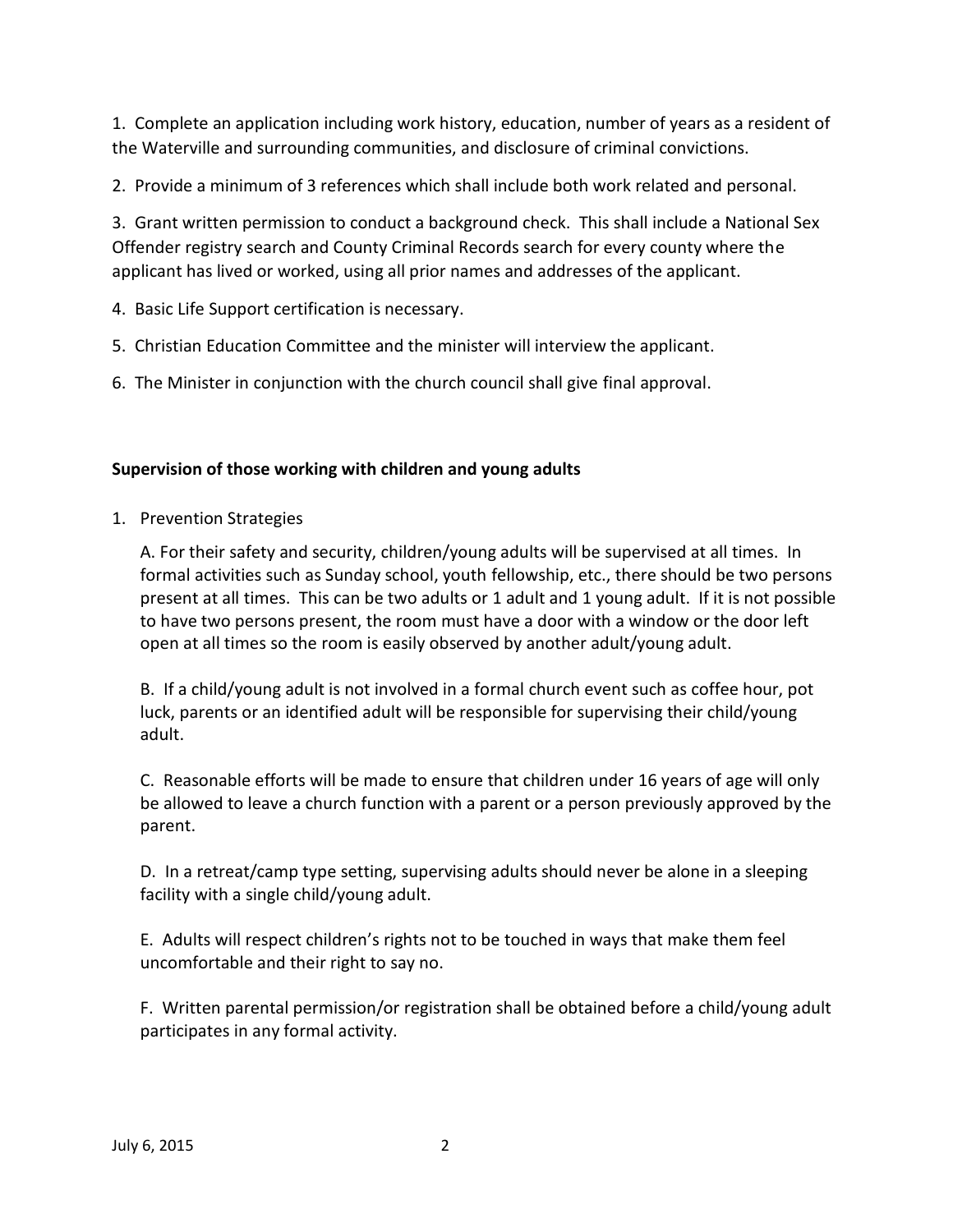G. A health history is highly recommended for any child/young adult participating in a formal activity and should include allergies, medications, and any medical condition ie. seizures, diabetes, anxiety, etc.

H. Anyone working with children will be given guidelines for discipline and health emergencies.

I. Counseling and private conversations with a child or youth should never be undertaken when alone in any building. Another adult should be present in the building and should be aware that a private conversation/counseling session is being conducted. If at all possible, these conversations should be held in a location that is visible but not audible to the second adult.

J. State of Maine driving laws will be followed by all people at all times.

- K. Parents/guardians are welcome at any time.
- 2. Volunteers (nonemployed) who work with children
	- A. Must be at least 16 years of age.

B. Must be a member or actively involved in the church for six months before being eligible to work with children.

- C. Must be paired with another church employee or volunteer.
- D. Must be approved by the minister and CE Committee.

## **Reporting Procedure in case of suspected physical or sexual child abuse**

1. All persons who reasonably suspect or have proof of child abuse shall report directly to the pastor or moderator of the church within 24 hours.

2. If the pastor is suspected of abuse, it should then be reported to the moderator or Chair of the Deacons.

3. When the pastor or moderator receives a report of reasonable suspicion or provable physical or sexual abuse, that person shall contact the appropriate agency, ie. Local police, church lawyer, Maine Conference.

4. The child's parents should be notified before any formal action is taken.